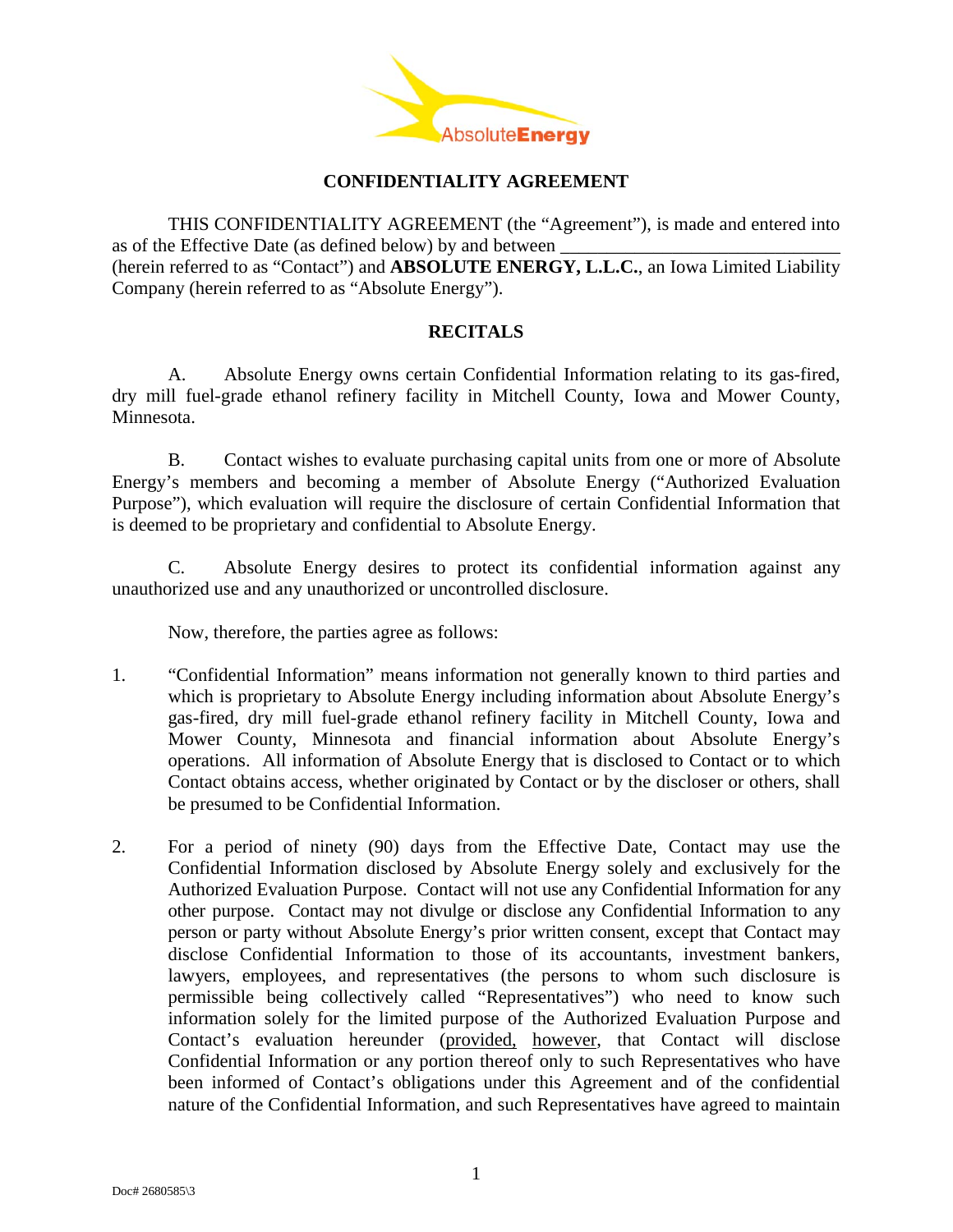such Confidential Information in accordance with this Agreement). Contact agrees to be liable for any breach of this Agreement by any Representative, as if such Representative was party hereto with Contact's obligations hereunder.

3. Contact will not, until one year from the date of this Agreement, without the prior approval of the Board of Managers of Absolute Energy, directly or indirectly through any third party:

 propose to enter into any merger or business combination involving Absolute Energy or purchase a material portion of the assets of Absolute Energy,

 initiate any solicitation of, or solicit, proxies to vote, or seek to advise or influence any person with respect to the voting of any securities of Absolute Energy,

 form, join or participate in a "group" (within the meaning of Section 13(d)(3) of the Securities Exchange Act of 1934) with respect to any voting securities of Absolute Energy,

 otherwise act or seek to control or influence the management, Board of Managers or policies of Absolute Energy; however, this clause does not prohibit ordinary course of business transactions between Contact and Absolute Energy.

disclose any intention, plan or arrangement inconsistent with the foregoing, or

 take any action that might require Absolute Energy to make a public announcement regarding the possibility of a business combination or merger.

 Contact also agrees during the one-year period, not to publicly request Absolute Energy (or its managers, officers, employees, agents or representatives) to amend or waive any provision of this paragraph.

 In the event Contact becomes a member, nothing in this paragraph should be read to prohibit or limit Contact's rights as a member or unit holder under the Absolute Energy Operating Agreement or under applicable Federal or State law.

- 4. None of the stipulations contained herein shall be understood or construed as granting Contact a license or any other right to exploit the Confidential Information of Absolute Energy. Contact shall not claim a patent or proprietary right based upon the providing of the Confidential Information and shall prohibit, and shall defend and indemnify Absolute Energy from, any such claims from Contact's agents or others who may receive the Confidential Information from or through Contact.
- 5. This Agreement does not constitute or create any obligation on the part of Absolute Energy to provide any Confidential Information or other information, but merely defines the duties and obligations of Contact and its agents and representatives with respect to the Confidential Information to the extent it may be disclosed or made available. Under no circumstances is Absolute Energy obligated to disclose or make available any information, including Confidential Information, the disclosure of which is in Absolute Energy's sole and absolute discretion. Contact understands and acknowledges that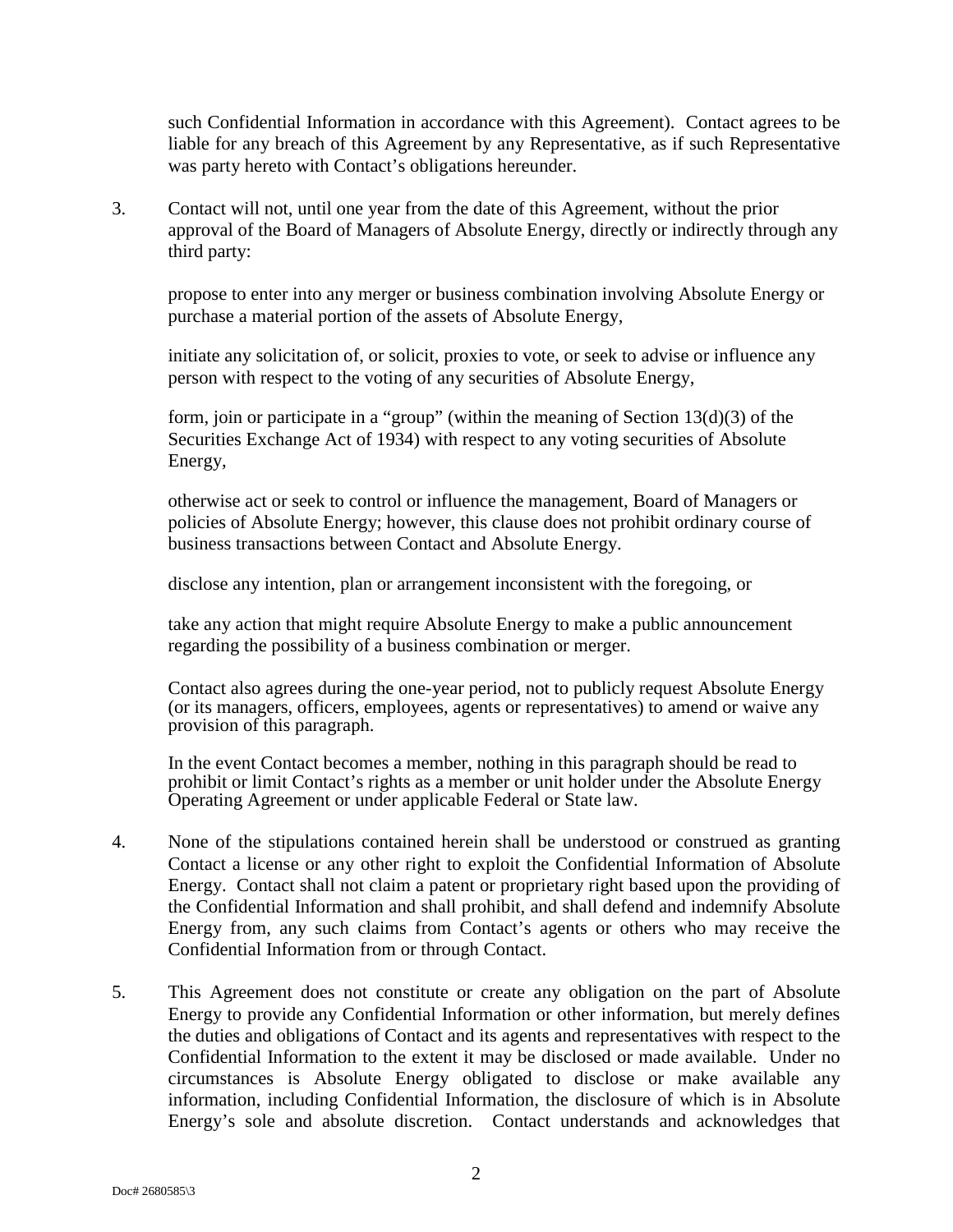Absolute Energy is not making any representation or warranty, express or implied, as to the accuracy or completeness of the Confidential Information or other information provided. Contact further understands and acknowledges that Contact must make its own determination as to the value of Absolute Energy units, that Absolute Energy makes no representation or warranty to Contact regarding the fairness or adequacy of the purchase price of any Absolute Energy capital units that Contact may purchase, and that the negotiation and agreement to purchase units will be made solely by Contact without the assistance or involvement of Absolute Energy.

- 6. Within ninety (90) days of the Effective Date of this Agreement, all Confidential Information, including all copies or specimens thereof in Contact's possession, whether prepared by Contact or others or provided by Absolute Energy to Contact, shall be returned to Absolute Energy, unless Contact becomes a member of Absolute Energy before the expiration of such 90-day period.
- 7. The obligations of Contact provided for herein with respect to the Confidential Information do not apply to information which:
	- (a) is or becomes part of the public domain through no act or omission of Contact or his employees or agents;
	- (b) can be shown to be already possessed by Contact as of the date of disclosure;
	- (c) can be shown to be independently developed by Contact through the efforts of his agents who have not had access to the Confidential Information;
	- (d) shall be made available to Contact on a nonconfidential basis by a third party having a right to do so; or
	- (e) is disclosed by order of a court of competent jurisdiction, but only if Contact uses his best efforts to limit such disclosure and to obtain confidential treatment or a protective order and has given Absolute Energy reasonable notice and opportunity to participate in the proceeding.
- 8. The termination of Contact's authorization to use Confidential Information or its evaluation hereunder shall not relieve Contact or its agents of the obligation of nondisclosure and nonuse or obligation to return certain materials.
- 9. The parties agree that money damages would not be a sufficient remedy for any breach of this Agreement and Absolute Energy shall be entitled to enforce this Agreement by injunctive and other available relief, including without limitation specific performance. Absolute Energy shall be entitled to recover its reasonable attorneys' fees and costs incurred to enforce this Agreement.
- 10. This Agreement sets forth the entire understanding of the parties hereto with respect to the matters set forth herein, and supersedes all prior agreements, arrangements and understandings of the parties, whether written or oral, with respect to the subject matter